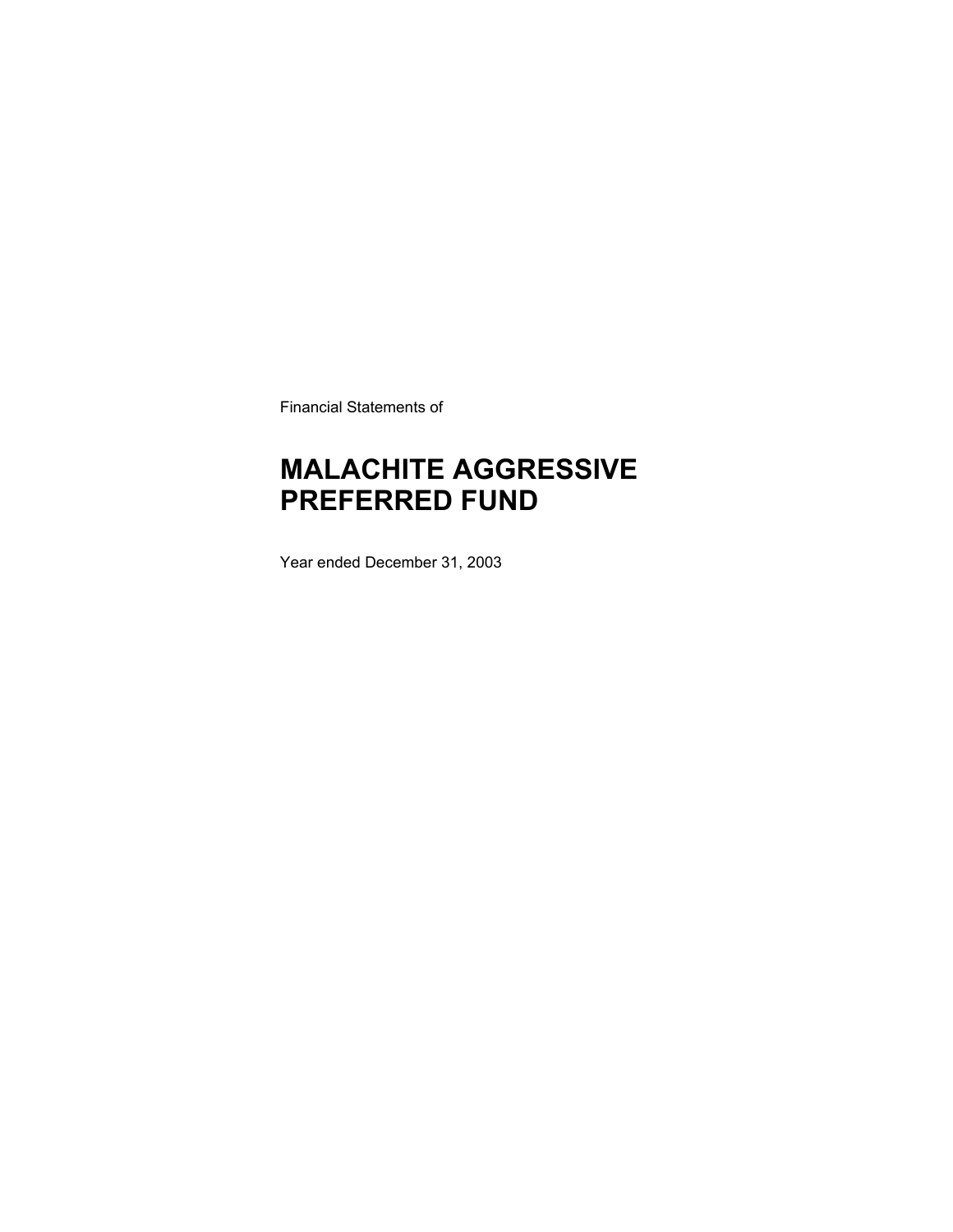

**KPMG** LLP **Chartered Accountants** Telephone (416) 228-7000 Yonge Corporate Centre Telefax (416) 228-7123 4100 Yonge Street Suite 200 www.kpmg.ca Toronto ON M2P 2H3

### **AUDITORS' REPORT**

To the Trustee and the Manager of Malachite Aggressive Preferred Fund (the "Fund")

We have audited the statement of net assets of the Fund as at December 31, 2003 and the statements of operations and cash flows for the year ended December 31, 2003. These financial statements are the responsibility of the Manager of the Fund. Our responsibility is to express an opinion on these financial statements based on our audit.

We conducted our audit in accordance with Canadian generally accepted auditing standards. Those standards require that we plan and perform an audit to obtain reasonable assurance whether the financial statements are free of material misstatement. An audit includes examining, on a test basis, evidence supporting the amounts and disclosures in the financial statements. An audit also includes assessing the accounting principles used and significant estimates made by the Manager as well as evaluating the overall financial statement presentation.

In our opinion, these financial statements present fairly, in all material respects, the financial position of the Fund as at December 31, 2003 and the results of its operations, changes in its net assets and its cash flows for the year ended December 31, 2003 in accordance with Canadian generally accepted accounting principles.

 $KPMG$  11P

Chartered Accountants

Toronto, Canada January 23, 2004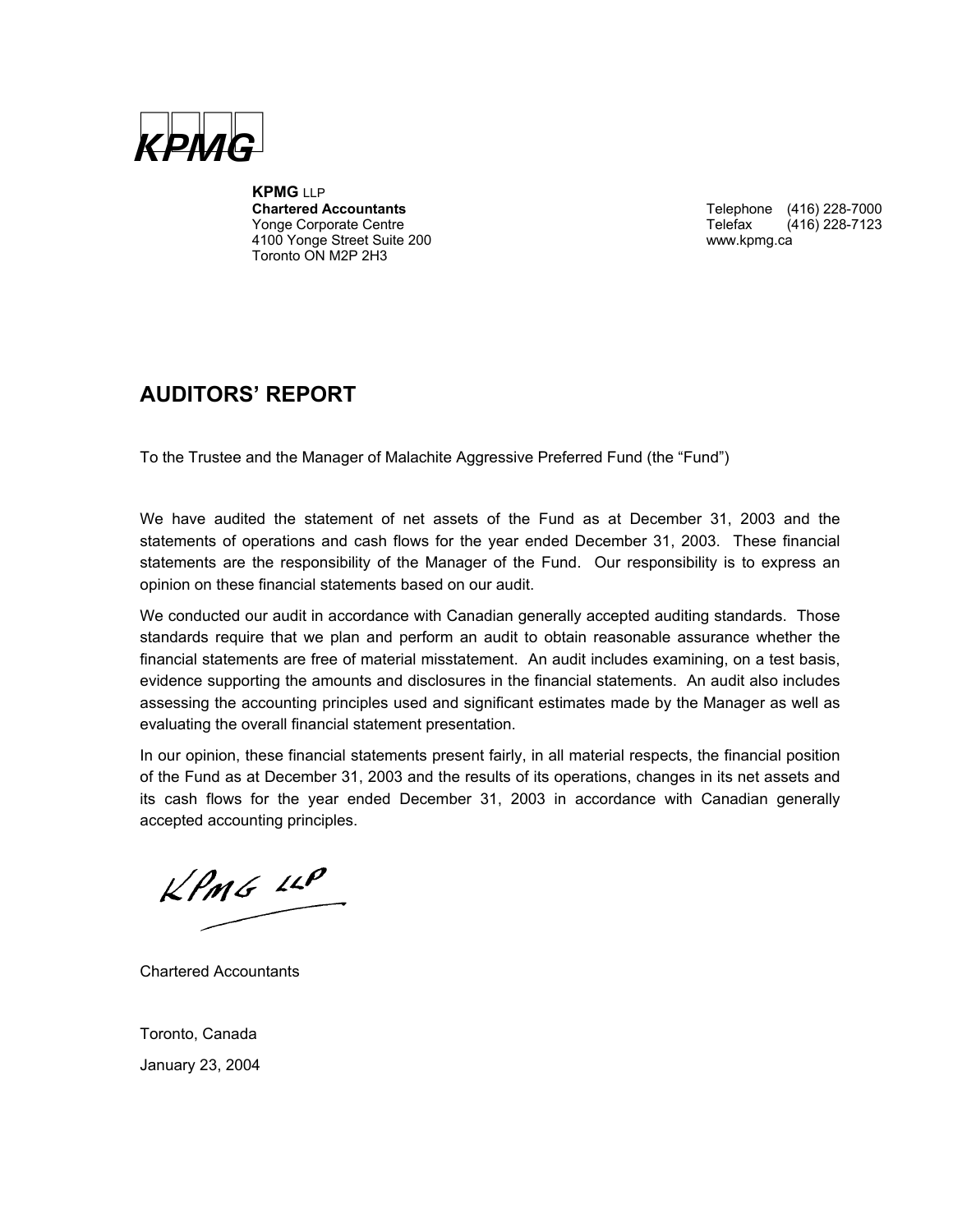Statement of Net Assets

December 31, 2003, with comparatives for 2002

|                                                 | 2003             |    | 2002      |
|-------------------------------------------------|------------------|----|-----------|
| <b>Net Assets</b>                               |                  |    |           |
| Investments, at market value (note 2)           | \$<br>472,689    | \$ | 302,394   |
| Cash<br>Due from brokers                        | 74,497<br>31,592 |    | 6,220     |
| Accrued income receivable                       | 2,217            |    | 1,505     |
| Organization costs                              | 720              |    | 1,040     |
|                                                 | \$<br>581,715    | \$ | 311,159   |
| Accounts payable and accrued liabilities        | \$<br>19,971     | \$ | 4,950     |
| Due to brokers                                  | 53,351           |    |           |
|                                                 | 73,322           |    | 4,950     |
| Total net assets                                | \$<br>508,393    | \$ | 306,209   |
| Unitholders' Equity                             |                  |    |           |
| Units issued and outstanding (note 3)           | \$<br>456.371    | \$ | 317.717   |
| Unrealized appreciation in value of investments | 52,022           |    | 1,610     |
| Realized loss on sale of investments            |                  |    | (13, 118) |
|                                                 | \$<br>508,393    | \$ | 306,209   |
| Net asset value per unit                        | \$<br>11.2861    | S  | 9.5508    |

See accompanying notes to financial statements.

 $\mathcal{L}_\text{max}$  and  $\mathcal{L}_\text{max}$  and  $\mathcal{L}_\text{max}$  and  $\mathcal{L}_\text{max}$ 

On behalf of the Trustee:

Hymas Investment Management Inc.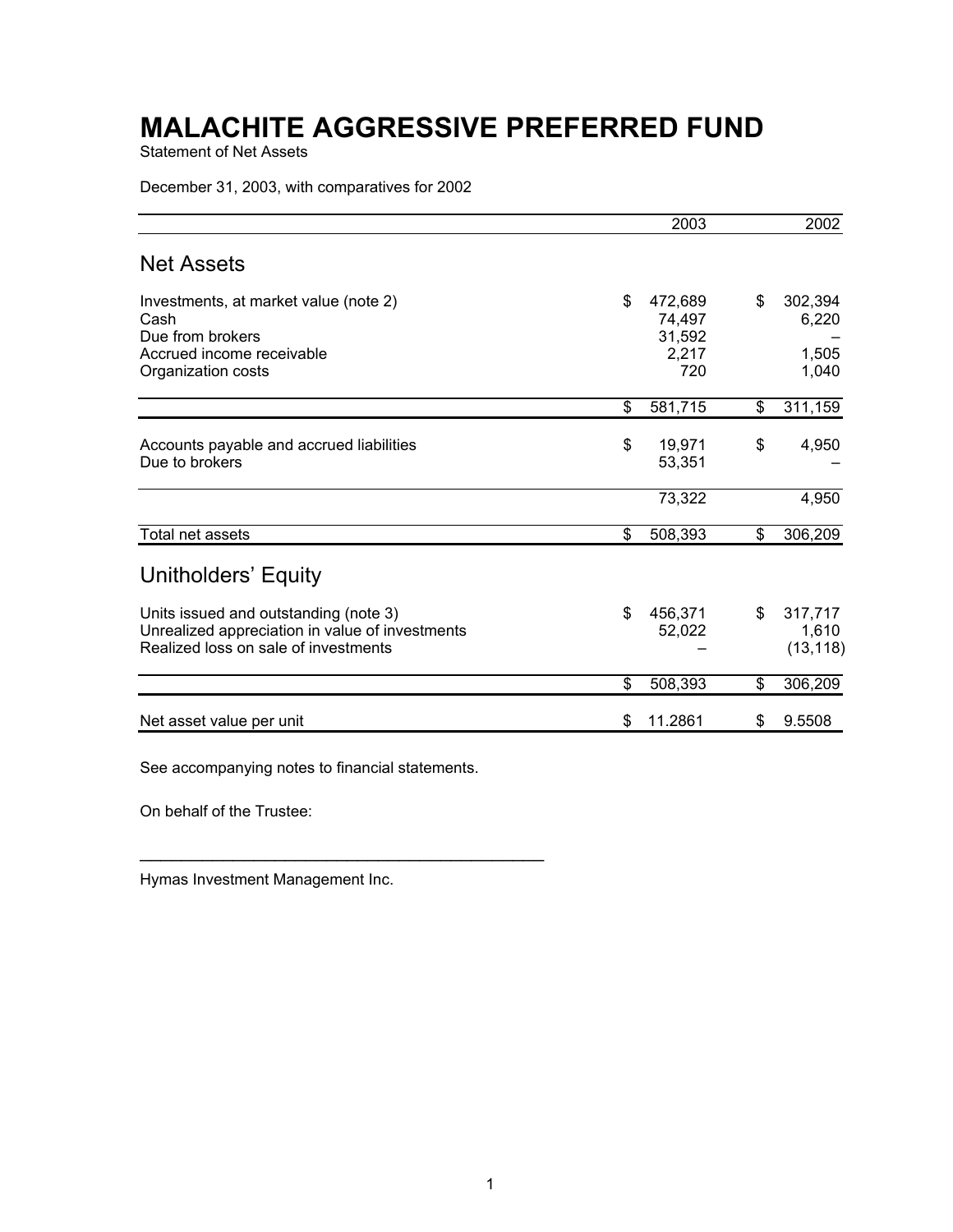Statement of Operations

For the year ended December 31, 2003, with comparatives for 2002

|                                                                      | 2003          | 2002         |
|----------------------------------------------------------------------|---------------|--------------|
| Revenue:                                                             |               |              |
| <b>Dividends</b>                                                     | \$<br>20,423  | \$<br>11,284 |
| Interest                                                             | 2,258         | 2,358        |
|                                                                      | 22,681        | 13,642       |
| Expenses:                                                            |               |              |
| Professional fees                                                    | 1,743         | 1,067        |
| Amortization                                                         | 320           | 320          |
|                                                                      | 2,063         | 1,387        |
| Income before the undernoted                                         | 20,618        | 12,255       |
| Realized gain (loss) on sale of investments                          | 49,945        | (13, 118)    |
| Unrealized appreciation of investments                               | 50,412        | 5,174        |
|                                                                      | 100,357       | (7, 944)     |
| Income from operations                                               | \$<br>120,975 | \$<br>4,311  |
| Income from operations per unit<br>(based on weighted average number |               |              |
| of units outstanding during the year)                                | \$<br>3.2224  | \$<br>0.1583 |

See accompanying notes to financial statements.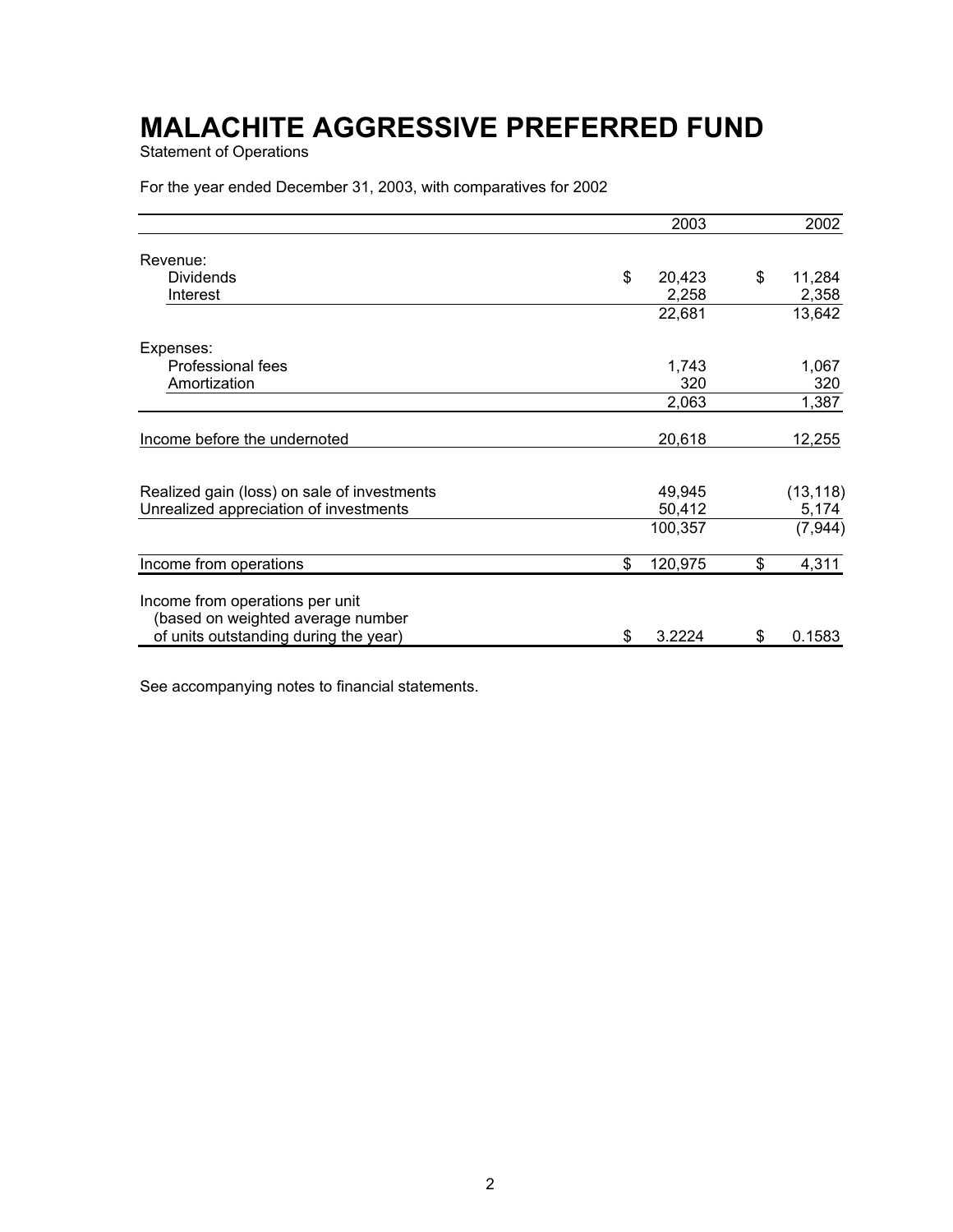Statement of Cash Flows

For the year ended December 31, 2003, with comparatives for 2002

|                                                     | 2003          | 2002        |  |
|-----------------------------------------------------|---------------|-------------|--|
| Cash provided by (used in):                         |               |             |  |
| Operations:                                         |               |             |  |
| Income from operations<br>Items not involving cash: | \$<br>120,975 | \$<br>4,311 |  |
| Amortization                                        | 320           | 320         |  |
| Unrealized appreciation of investments              | (50, 412)     | (5, 174)    |  |
| Accrued income receivable                           | (712)         | 686         |  |
| Due from brokers                                    | (31, 592)     | 31,157      |  |
| Due to brokers                                      | 53,351        | (20, 189)   |  |
| Accounts payable and accrued liabilities            | 15,020        | 1,950       |  |
| Margin borrowings                                   |               | (28, 997)   |  |
|                                                     | 106,950       | (15,936)    |  |
| Distributions to unitholders (note 4)               | (57, 444)     | (12, 255)   |  |
| Financing:                                          |               |             |  |
| Units issued                                        | 138,654       | 61,371      |  |
| Investing:                                          |               |             |  |
| Proceeds on disposal of investments                 | 3,750,271     | 2,937,390   |  |
| Purchase of investments                             | (3,870,154)   | (2,964,350) |  |
|                                                     | (119, 883)    | (26,960)    |  |
| Increase in cash                                    | 68,277        | 6,220       |  |
| Cash, beginning of year                             | 6,220         |             |  |
| Cash, end of year                                   | \$<br>74,497  | \$<br>6,220 |  |

See accompanying notes to financial statements.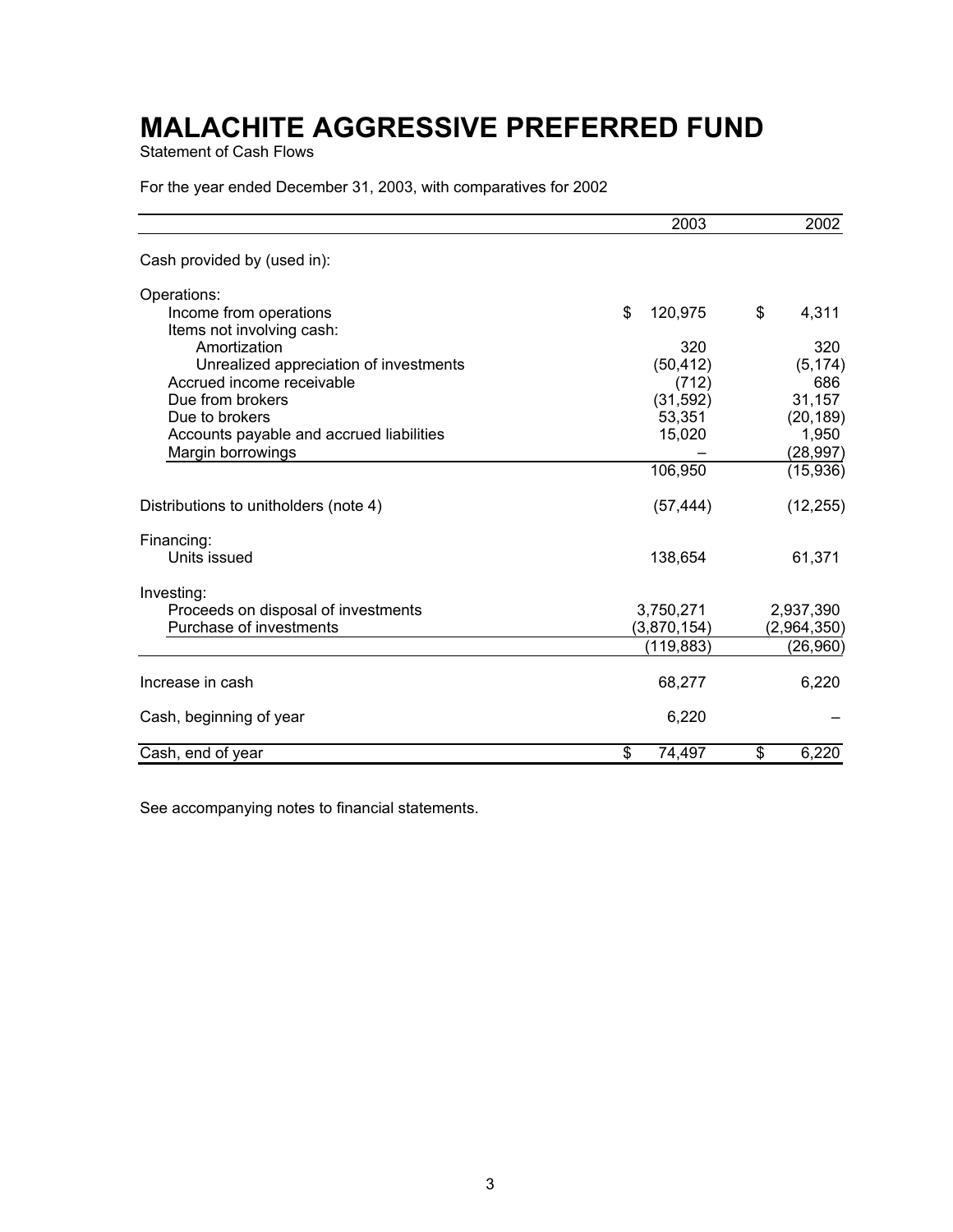Notes to financial statements

For the year ended December 31, 2003

Malachite Aggressive Preferred Fund is a "mutual fund in Ontario" as defined in The Securities Act, R.S.O. 1990, Chapter S.5, as amended (the "Act"), subsection 1(1).

Hymas Investment Management Inc. is the Investment Manager and trustee of the fund. The fund is offered as an investment via a Master Declaration of Trust (for the Malachite Funds in general) and an associated Fund Regulation (for the fund itself).

#### **1. Significant accounting policies:**

(a) Investments:

Investments are stated at market value, determined as the last bid price on December 31. The difference between the market value and the cost of the investments held is shown as unrealized appreciation in unitholders' equity. The average cost method is used to determine the gain or loss on sale of investments.

(b) Organization costs:

Organization costs of \$1,600 are being amortized on a straight line basis over five years.

(c) Recognition of income and expenses:

The accrual method of recording income and expenses is followed by the Fund, with. dividend income being recorded on the ex-dividend date.

(d) Income taxes:

The Fund qualifies as a mutual fund trust under the Income Tax Act (Canada) and each year it will distribute, to its unitholders, all of its net income and net realized taxable capital gains. Such income and realized capital gains are taxable in the hands of the unitholders and not in the Fund. Accordingly, no provision for income taxes has been made in the accompanying financial statements.

(e) Use of estimates:

The preparation of financial statements in conformity with Canadian generally accepted accounting principles requires management to make estimates and assumptions that affect the reported amounts of assets and liabilities and disclosure of contingent assets and liabilities at the date of the financial statements and the reported amounts of revenues and expenses during the year. Actual results could differ from those estimates.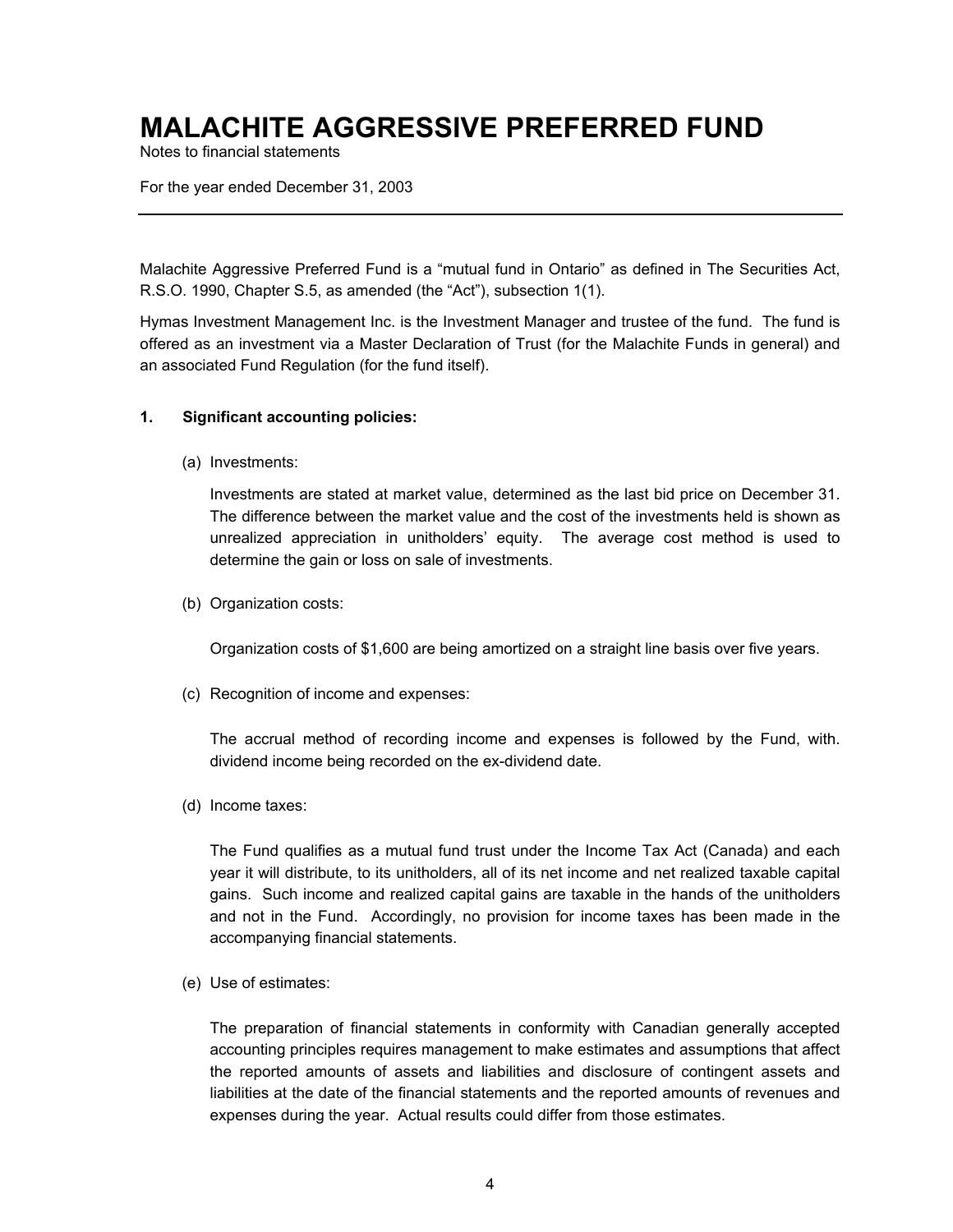Notes to financial statements (continued)

For the year ended December 31, 2003

#### **2. Investments:**

| <b>Shares</b> | Security                                                                                                          | Book value    | Market value | Weight in<br>portfolio |
|---------------|-------------------------------------------------------------------------------------------------------------------|---------------|--------------|------------------------|
| 5,300         | Bombardier Inc.<br>5.5% Preference Shares,<br>Series 3                                                            | \$<br>75,466  | \$124,179    | 26.3%                  |
| 200           | <b>Brascan Corporation Class A</b><br>Preference Shares, Series 2                                                 | 3,857         | 4,608        | 1.0%                   |
| 200           | Canada Life Financial Corporation,<br>6.25% First Preferred Shares, Series B                                      | 5,395         | 5,522        | 1.2%                   |
| 2,500         | Canadian Imperial Bank of Commerce,<br>6.0% First Preferred Shares, Series 24                                     | 66,123        | 66,750       | 14.2%                  |
| 3,200         | Canadian Utilities Ltd., 6% Second<br>Preferred Shares, Series X                                                  | 85,016        | 85,920       | 18.2%                  |
| 100           | Magna International Inc., 8.65%<br>Preferred Securities, due September 30,<br>2048, redeemable September 21, 2004 | 2,644         | 2,585        | 0.5%                   |
| 200           | Maritime Life Assurance Co.<br>6.10% Second Preferred Shares,<br>Series 3                                         | 5,314         | 5,424        | 1.1%                   |
| 2,800         | Power Corporation of Canada<br>5.6% First Preferred Shares<br>Series A                                            | 71,152        | 71,988       | 15.2%                  |
| 600           | Power Financial Corporation<br>5.5% First Preferred Shares,<br>Series D                                           | 15,473        | 15,576       | 3.3%                   |
| 300           | <b>Power Financial Corporation</b><br>6.0% First Preferred Shares,<br>Series I                                    | 7,958         | 8,067        | 1.7%                   |
| 100           | Westcoast Energy Inc.<br>5.50% First Preferred Shares<br>Series 7                                                 | 2,419         | 2,540        | 0.5%                   |
| 3,000         | Weston Ltd. George 5.8% First<br>Preferred Shares, Series 1                                                       | 79,850        | 79,530       | 16.8%                  |
|               |                                                                                                                   | \$<br>420,667 | \$472,689    | 100%                   |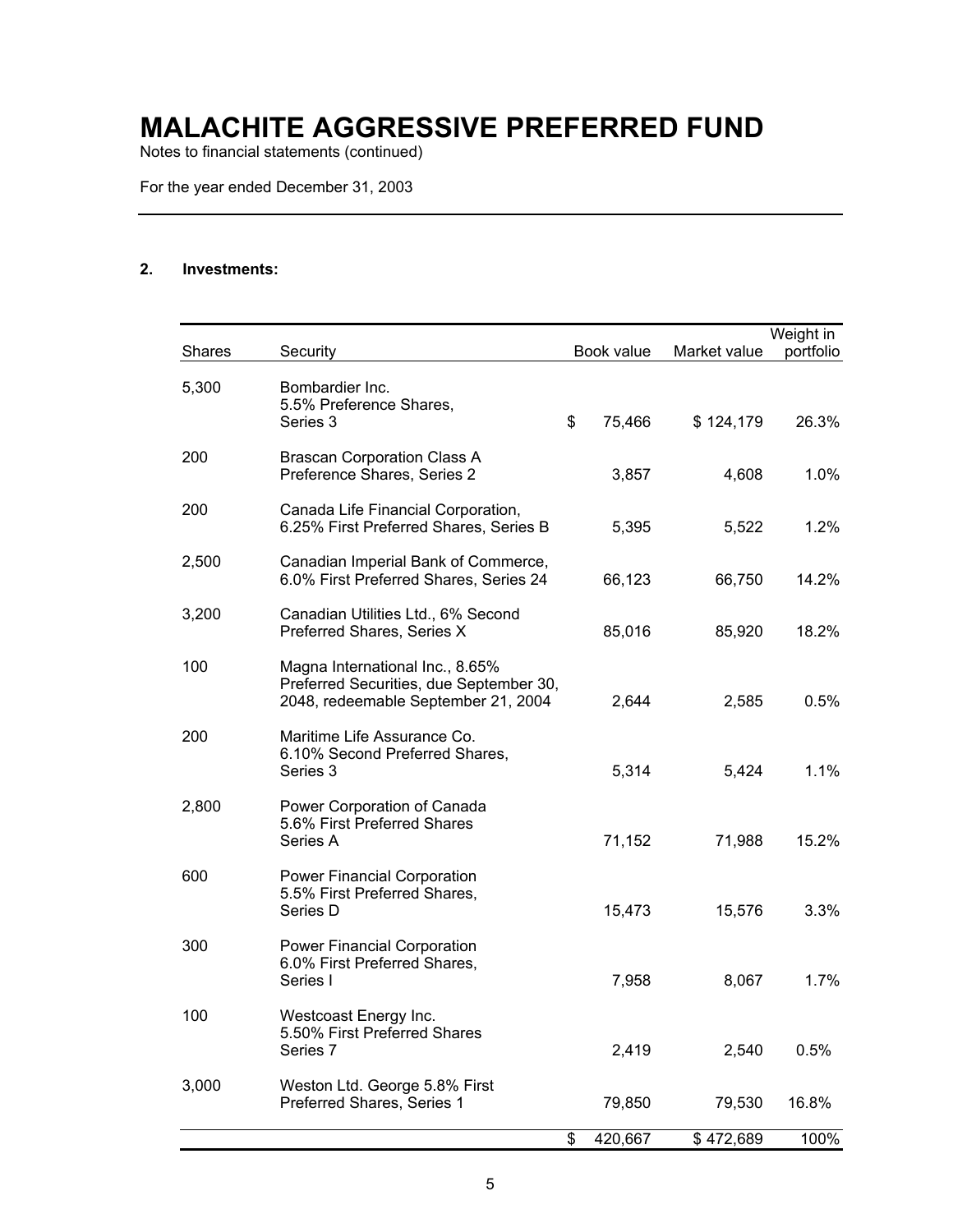Notes to financial statements (continued)

For the year ended December 31, 2003

#### **3. Unitholders' equity:**

|                                  | Units       | Value     |
|----------------------------------|-------------|-----------|
| Outstanding at December 31, 2002 | 32,061.0925 | \$317,717 |
| Issued during the year           | 12,985.0265 | 138,654   |
| Outstanding at December 31, 2003 | 45,046.1190 | 456,371   |

#### **4. Distributions to unitholders:**

|                    | Type         | Per unit | Total       |
|--------------------|--------------|----------|-------------|
| March 31, 2003     | Income       | 0.1176   | \$<br>4,387 |
| June 30, 2003      | Income       | 0.1672   | 6,288       |
| September 30, 2003 | Income       | 0.1543   | 5,868       |
| December 31, 2003  | Income       | 0.0955   | 4,075       |
| December 31, 2003  | Capital gain | 0.8629   | 36,826      |
|                    |              |          | 57,444      |

Income is comprised of dividends (90.0%) and interest (10.0%).

#### **5. Management fees:**

Management fees are payable by the unitholders directly to the Manager and accordingly, are not reflected in these financial statements.

#### **6. Expenses:**

During the period, commissions of \$10,726 (2002 - \$9,367) were incurred with respect to securities transactions.

The Management Expense Ratio ("MER") during the year was 0.50% (2002 - 0.50%).